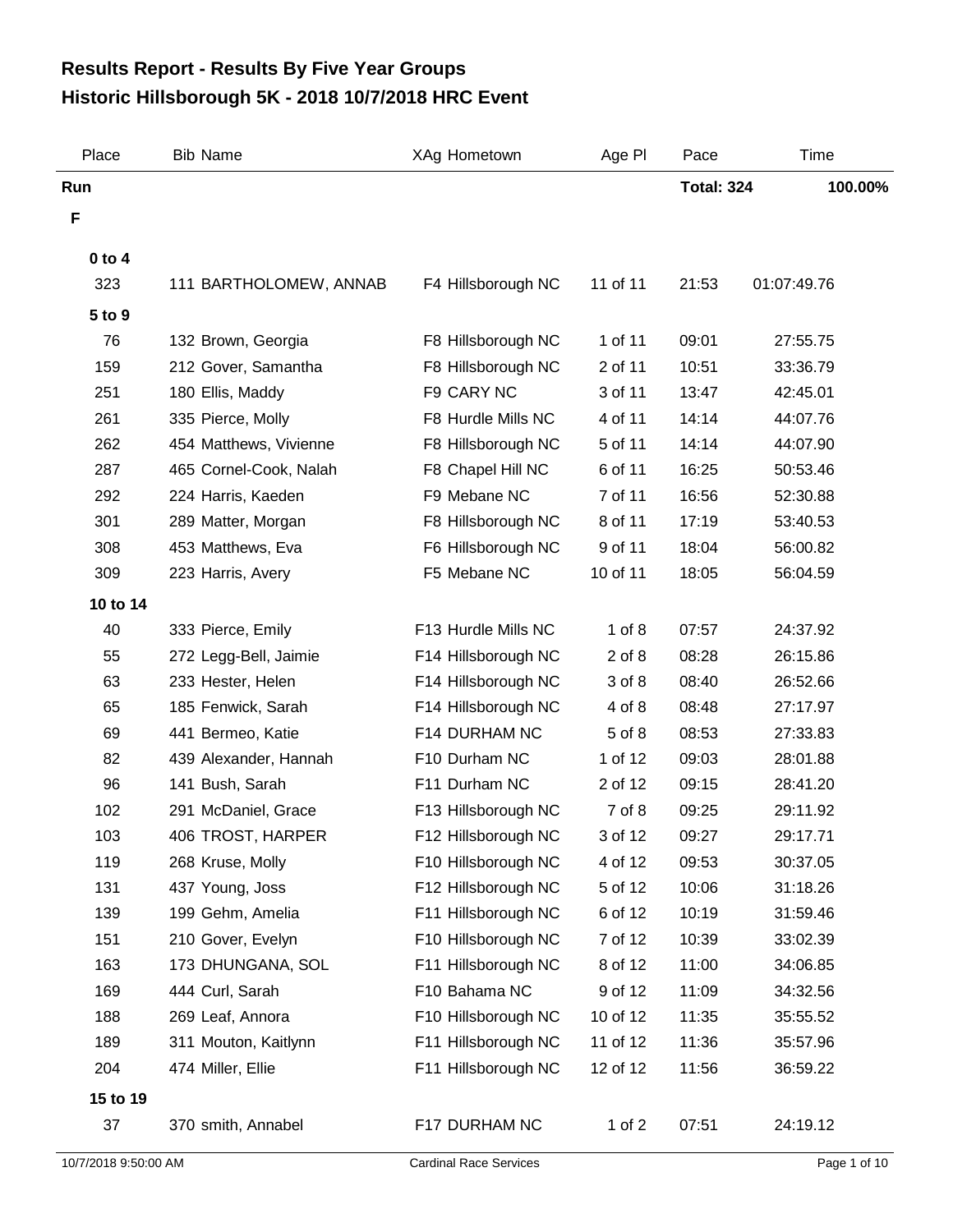| Place    | <b>Bib Name</b>              | XAg Hometown        | Age PI   | Pace  | Time        |
|----------|------------------------------|---------------------|----------|-------|-------------|
| 53       | 169 Davis, Tessa             | F19 Cullowhee NC    | 2 of 2   | 08:24 | 26:02.86    |
| 94       | 204 Goldman, Abby            | F15 Chapel Hill NC  | 6 of 8   | 09:14 | 28:36.33    |
| 224      | 354 Samoilenko, Nadia        | F15 Hillsborough NC | 8 of 8   | 12:37 | 39:07.08    |
| 20 to 24 |                              |                     |          |       |             |
| 154      | 135 Brown, Marion            | F23 Chapel Hill NC  | 1 of $2$ | 10:43 | 33:13.21    |
| 296      | 462 Woods, Tyler             | F21 HILLSBOROUGH    | 2 of 2   | 17:03 | 52:50.62    |
| 25 to 29 |                              |                     |          |       |             |
| 25       | 347 Ritz, Mariah             | F27 Sanford NC      | 1 of 20  | 07:17 | 22:35.37    |
| 46       | 482 Petermann, Victoria      | F25 Hillsborough NC | 2 of 20  | 08:18 | 25:44.73    |
| 61       | 197 Fricke, Paige            | F27 Chapel Hill NC  | 3 of 20  | 08:35 | 26:36.13    |
| 114      | 261 Kennison, Kate           | F25 Cameron NC      | 4 of 20  | 09:48 | 30:24.02    |
| 134      | 157 Cole, Emmie              | F27 Hillsborough NC | 5 of 20  | 10:09 | 31:26.98    |
| 149      | 397 thorpe, Taylor           | F26 Hillsborough NC | 6 of 20  | 10:36 | 32:52.95    |
| 170      | 306 Mincey, Mary             | F28 Hillsborough NC | 7 of 20  | 11:11 | 34:40.77    |
| 179      | 456 Nasrallah, Lana          | F28 Hillsborough NC | 8 of 20  | 11:25 | 35:24.62    |
| 181      | 415 Vecchia, Deanna          | F28 Hillsborough NC | 9 of 20  | 11:29 | 35:36.01    |
| 191      | 331 Perry, Olivia            | F25 Chapel Hill NC  | 10 of 20 | 11:40 | 36:10.46    |
| 194      | 328 Perrin, Jessica          | F28 Raleigh NC      | 11 of 20 | 11:45 | 36:26.02    |
| 203      | 274 Levy, Catherine          | F26 Chapel Hill NC  | 12 of 20 | 11:53 | 36:50.43    |
| 221      | 283 Manson, Mary Kyle        | F29 Durham NC       | 13 of 20 | 12:26 | 38:31.07    |
| 259      | 317 Obey, Lauren             | F28 Apex NC         | 14 of 20 | 14:10 | 43:54.41    |
| 266      | 365 Shepherd, Laura          | F29 BURLINGTON NC   | 15 of 20 | 14:32 | 45:02.52    |
| 267      | 104 Amerson, Gloria          | F29 Carrboro NC     | 16 of 20 | 14:32 | 45:03.94    |
| 268      | 127 Boyd, Kathryn            | F26 Durham NC       | 17 of 20 | 14:52 | 46:03.79    |
| 269      | 163 CRESPO, ELIZABETH        | F25 BURLINGTON NC   | 18 of 20 | 15:05 | 46:44.38    |
| 275      | 293 McDonald, Maura          | F26 Chapel Hill NC  | 19 of 20 | 15:12 | 47:07.39    |
| 322      | 373 Smith, Kaylee            | F29 Mebane NC       | 20 of 20 | 21:53 | 01:07:49.10 |
| 30 to 34 |                              |                     |          |       |             |
| 33       | 459 Smith, Janice            | F34 Durham NC       | 1 of 17  | 07:43 | 23:55.14    |
| 52       | 399 Tipton, Erica            | F34 Mebane NC       | 2 of 17  | 08:23 | 26:00.47    |
| 58       | 339 Poindexter, Elizabeth    | F30 Hillsborough NC | 3 of 17  | 08:29 | 26:18.87    |
| 70       | 338 Pletichova, Hana         | F34 Hillsborough NC | 4 of 17  | 08:55 | 27:38.95    |
| 84       | 381 Stanley-Davis, Catherine | F30 Hillsborough NC | 5 of 17  | 09:04 | 28:06.53    |
| 126      | 159 Coop, Ashley             | F31 Hillsborough NC | 6 of 17  | 09:59 | 30:58.44    |
| 136      | 360 Schwartz, Leslie         | F30 Raleigh NC      | 7 of 17  | 10:14 | 31:42.74    |
| 144      | 419 Walker, Kunmi            | F33 Durham NC       | 8 of 17  | 10:22 | 32:07.78    |
| 146      | 130 Brinson, Betsy           | F32 Hillsborough NC | 9 of 17  | 10:24 | 32:14.35    |
| 147      | 245 Hunt, Beth               | F34 Creedmoor NC    | 10 of 17 | 10:34 | 32:44.62    |
| 172      | 466 Gage, Lauren             | F30                 | 11 of 17 | 11:13 | 34:46.63    |
| 180      | 469 Matter, Ashley           | F31                 | 12 of 17 | 11:26 | 35:27.26    |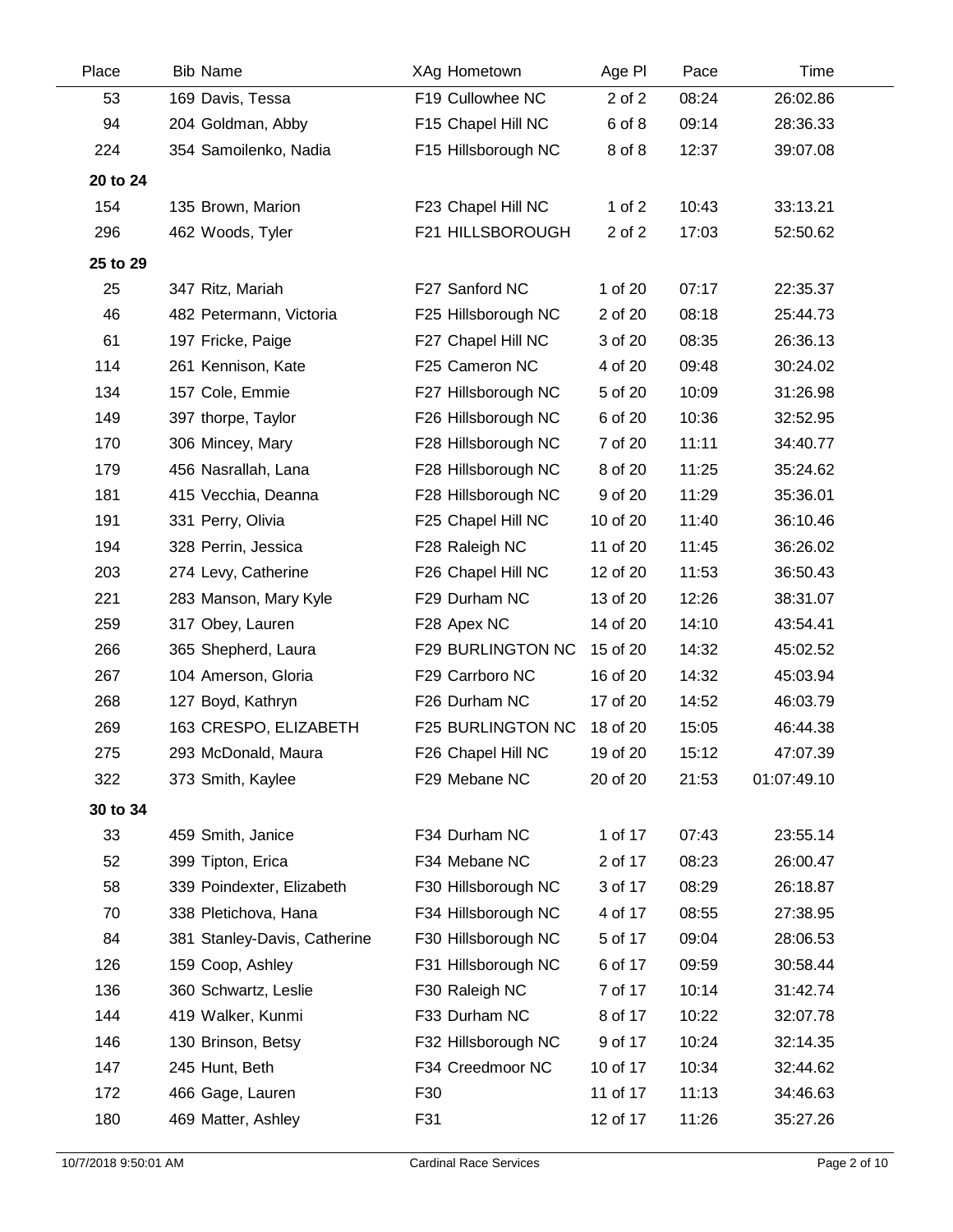| Place    | <b>Bib Name</b>         | XAg Hometown             | Age PI   | Pace  | Time     |  |
|----------|-------------------------|--------------------------|----------|-------|----------|--|
| 184      | 265 Kozacka, Stephanie  | F31 Cameron NC           | 13 of 17 | 11:32 | 35:44.93 |  |
| 216      | 366 Shively, Stephanie  | F30 Hillsborough NC      | 14 of 17 | 12:17 | 38:03.56 |  |
| 227      | 191 Forgey, Emily       | F34 GRAHAM NC            | 15 of 17 | 12:49 | 39:42.91 |  |
| 265      | 246 Hurd, Sara          | F32 Durham NC            | 16 of 17 | 14:32 | 45:02.20 |  |
| 271      | 315 Norwood, Katie      | F32 Durham NC            | 17 of 17 | 15:06 | 46:47.53 |  |
| 35 to 39 |                         |                          |          |       |          |  |
| 20       | 258 Kay, Melissa        | F39 Hillsborough NC      | 1 of 36  | 07:03 | 21:52.45 |  |
| 67       | 351 Rutter, Tabitha     | F36 Hillsborough NC      | 2 of 36  | 08:50 | 27:22.82 |  |
| 80       | 103 Altman, Ashley      | F39 DURHAM NC            | 3 of 36  | 09:02 | 27:59.26 |  |
| 101      | 165 Crowe, Stephanie    | F37 Hillsborough NC      | 4 of 36  | 09:23 | 29:05.12 |  |
| 111      | 489 Sterling, Anna      | F39 Hillsborough NC      | 5 of 36  | 09:41 | 30:02.39 |  |
| 115      | 124 Blank, Brianne      | F38 Efland NC            | 6 of 36  | 09:49 | 30:25.39 |  |
| 123      | 390 Symons, Jenna       | F37 Cary NC              | 7 of 36  | 09:59 | 30:56.03 |  |
| 124      | 396 Thompson, Sarah     | F35 Chapel Hill NC       | 8 of 36  | 09:59 | 30:56.22 |  |
| 127      | 299 McNabb, Kelly       | F37 Chapel Hill NC       | 9 of 36  | 10:02 | 31:06.24 |  |
| 150      | 207 goodnite, jamie     | F37 Mebane NC            | 10 of 36 | 10:38 | 32:59.04 |  |
| 152      | 264 Kitchen, Erica      | F39 Raleigh NC           | 11 of 36 | 10:40 | 33:04.37 |  |
| 153      | 151 Cheely, Erin        | F38 Durham NC            | 12 of 36 | 10:41 | 33:07.43 |  |
| 160      | 209 Gover, Elisa        | F39 Hillsborough NC      | 13 of 36 | 10:55 | 33:50.13 |  |
| 168      | 273 Legge, Jenny        | <b>F38 BURLINGTON NC</b> | 14 of 36 | 11:06 | 34:23.38 |  |
| 173      | 160 Cornpropst, Melanie | F39 Raleigh NC           | 15 of 36 | 11:14 | 34:47.97 |  |
| 176      | 253 Jolly, Jennifer     | F36 Haw River NC         | 16 of 36 | 11:14 | 34:50.11 |  |
| 177      | 178 Ehrlich, Valerie    | F37 Hillsborough NC      | 17 of 36 | 11:17 | 34:57.24 |  |
| 178      | 189 Flate, Elizabeth    | F39 Chapel Hill NC       | 18 of 36 | 11:19 | 35:05.68 |  |
| 197      | 303 Merritt, Katie      | F35 Hillsborough NC      | 19 of 36 | 11:48 | 36:33.29 |  |
| 198      | 387 Summers, Cassie     | F39 Hillsborough NC      | 20 of 36 | 11:48 | 36:33.76 |  |
| 202      | 276 Lloyd-Cowden, Julia | F36 Morrisville NC       | 21 of 36 | 11:53 | 36:50.40 |  |
| 213      | 481 McCurry, Alice      | F36 Efland NC            | 22 of 36 | 12:14 | 37:56.31 |  |
| 218      | 429 Williams, Kathryn   | F39 GRAHAM NC            | 23 of 36 | 12:19 | 38:11.30 |  |
| 219      | 177 Edwards, Rebecca    | F37 Burlington NC        | 24 of 36 | 12:19 | 38:11.31 |  |
| 226      | 230 Henderson, Dana     | F36 Raleigh NC           | 25 of 36 | 12:48 | 39:41.98 |  |
| 228      | 120 Best, Lexie         | F35 Haw River NC         | 26 of 36 | 12:56 | 40:05.94 |  |
| 229      | 445 Edwards, Sarah      | F37 BURLINGTON NC        | 27 of 36 | 12:56 | 40:05.98 |  |
| 231      | 318 Oldham, Ashley      | F35 Snow Camp NC         | 28 of 36 | 12:56 | 40:06.65 |  |
| 241      | 280 Mack, Dalia         | F38 Hillsborough NC      | 29 of 36 | 13:25 | 41:33.96 |  |
| 244      | 386 Sullivan, Christie  | F39 Hillsborough NC      | 30 of 36 | 13:37 | 42:12.70 |  |
| 245      | 208 Goodrich, Lee Ellen | F38 DURHAM NC            | 31 of 36 | 13:40 | 42:21.53 |  |
| 277      | 121 Biegler, Kate       | F36 Raleigh NC           | 32 of 36 | 15:45 | 48:48.72 |  |
| 284      | 443 BRACK, MICHELLE     | F39 Durham NC            | 33 of 36 | 16:16 | 50:27.02 |  |
| 286      | 285 Martinez, Kara      | F37 Hillsborough NC      | 34 of 36 | 16:22 | 50:44.35 |  |
| 295      | 461 Strum, Kimberly     | F39 HILLSBOROUGH         | 35 of 36 | 17:03 | 52:50.51 |  |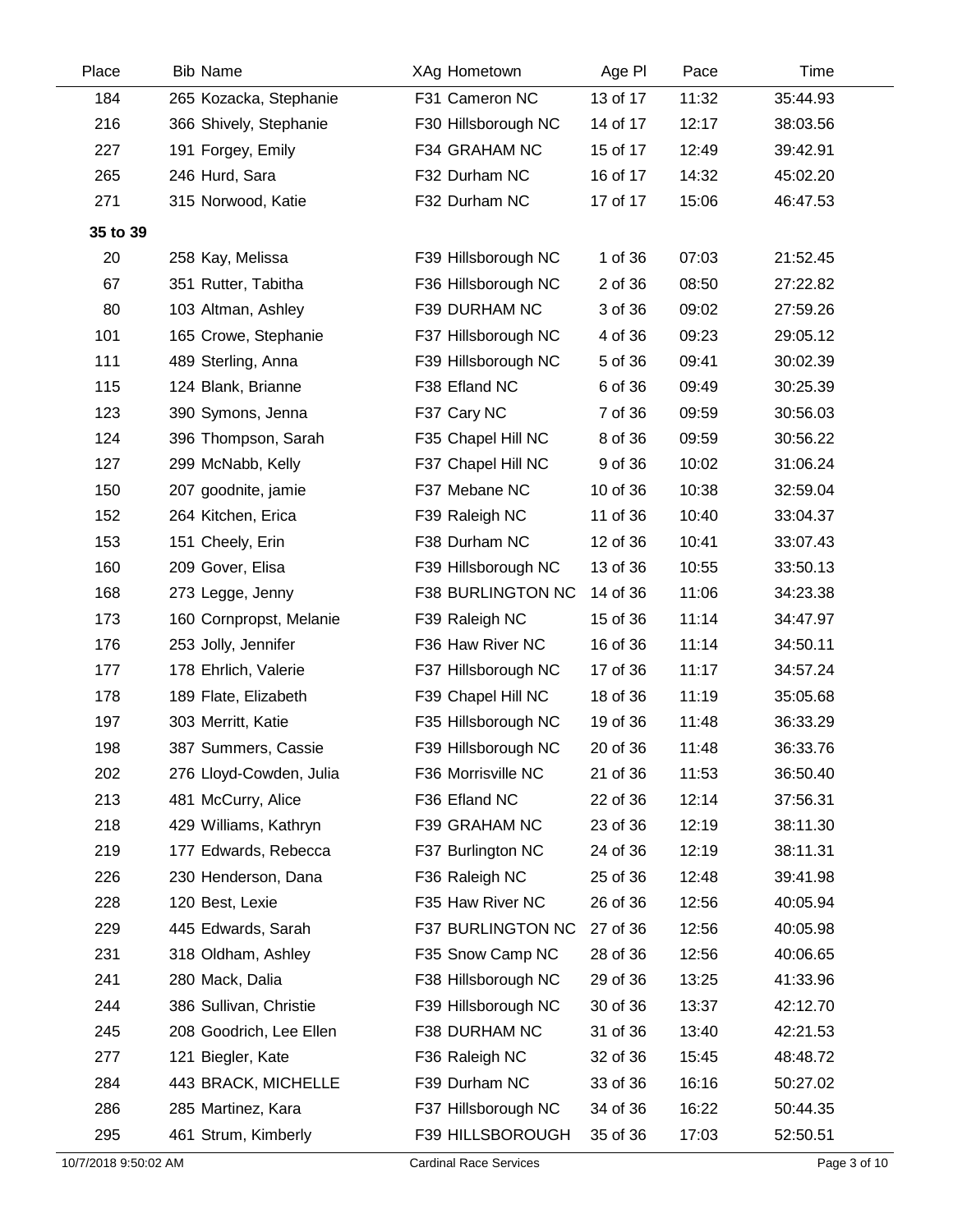| Place    | <b>Bib Name</b>           | XAg Hometown        | Age PI   | Pace  | Time        |
|----------|---------------------------|---------------------|----------|-------|-------------|
| 324      | 112 Bartholomew, Lindsay  | F36 Hillsborough NC | 36 of 36 | 21:53 | 01:07:50.53 |
| 40 to 44 |                           |                     |          |       |             |
| 41       | 313 Nevius, Sherri        | F42 DURHAM NC       | 1 of 20  | 08:02 | 24:55.62    |
| 54       | 324 Pelton, Sophia        | F40 Hillsborough NC | 2 of 20  | 08:26 | 26:08.98    |
| 122      | 238 Hofbauer, Heather     | F44 Mebane NC       | 3 of 20  | 09:58 | 30:54.43    |
| 125      | 168 Darab, Meaghun        | F41 Hillsborough NC | 4 of 20  | 09:59 | 30:57.96    |
| 135      | 162 Creedle, Crista       | F40 Hillsborough NC | 5 of 20  | 10:13 | 31:38.93    |
| 141      | 119 Berge, Patty          | F44 Hillsborough NC | 6 of 20  | 10:20 | 32:03.42    |
| 142      | 213 Gray, Carin           | F41 Hillsborough NC | 7 of 20  | 10:20 | 32:03.44    |
| 186      | 296 McLandsborough, Aimee | F43 Pittsboro NC    | 8 of 20  | 11:35 | 35:53.00    |
| 187      | 350 Ruiz, Katherine       | F41 Durham NC       | 9 of 20  | 11:35 | 35:55.07    |
| 190      | 101 Adams, Emily          | F43 Chapel Hill NC  | 10 of 20 | 11:39 | 36:07.69    |
| 201      | 480 Doherty, Kelly        | F42 Hillsborough NC | 11 of 20 | 11:53 | 36:50.00    |
| 223      | 411 VANDEMARK, AIMEE      | F41 Hillsborough NC | 12 of 20 | 12:35 | 39:01.26    |
| 232      | 114 Bedell, Kristin       | F43 Efland NC       | 13 of 20 | 13:00 | 40:18.50    |
| 257      | 394 Thompson, Rebecca     | F41 Apex NC         | 14 of 20 | 14:07 | 43:45.48    |
| 263      | 334 Pierce, Jennifer      | F40 Hurdle Mills NC | 15 of 20 | 14:17 | 44:18.14    |
| 273      | 449 Houpe, Laura          | F40 Chapel Hill NC  | 16 of 20 | 15:11 | 47:04.56    |
| 293      | 226 Harris, Rebecca       | F40 Mebane NC       | 17 of 20 | 16:57 | 52:31.31    |
| 299      | 270 Leaf, Jennifer        | F41 Hillsborough NC | 18 of 20 | 17:19 | 53:40.04    |
| 307      | 452 Machovec, Kelly       | F40 Hillsborough NC | 19 of 20 | 18:04 | 56:00.59    |
| 316      | 442 Bockhahn, Brandy      | F44 Durham NC       | 20 of 20 | 19:12 | 59:31.41    |
| 45 to 49 |                           |                     |          |       |             |
| 21       | 235 Hill, Laura           | F45 Chapel Hill NC  | 1 of 15  | 07:05 | 21:56.40    |
| 56       | 134 Brown, Leslie         | F49 Hillsborough NC | 2 of 15  | 08:29 | 26:17.36    |
| 68       | 319 Orange, Amy           | F47 Hillsborough NC | 3 of 15  | 08:51 | 27:27.35    |
| 109      | 106 Anderson, Nancy Lynne | F49 Hillsborough NC | 4 of 15  | 09:37 | 29:48.66    |
| 138      | 277 Lopez, Kristy         | F49 Youngsville NC  | 5 of 15  | 10:19 | 31:58.55    |
| 193      | 343 Readyhough, Leslie    | F46 Cedar Grove NC  | 6 of 15  | 11:44 | 36:22.37    |
| 205      | 309 Molby, Anita          | F45 Hillsborough NC | 7 of 15  | 12:02 | 37:19.06    |
| 206      | 355 Sansing, Robin        | F48 Chapel Hill NC  | 8 of 15  | 12:07 | 37:35.20    |
| 212      | 488 Matich, Riley         | F47 Carrboro NC     | 9 of 15  | 12:13 | 37:51.24    |
| 235      | 182 Eudy, Natalie         | F47 Clayton NC      | 10 of 15 | 13:06 | 40:37.24    |
| 238      | 241 Hogan, Melissa        | F47 Mebane NC       | 11 of 15 | 13:20 | 41:18.74    |
| 272      | 179 Ellis, Jennifer       | F45 CARY NC         | 12 of 15 | 15:11 | 47:03.50    |
| 281      | 340 Portbury, Andrea      | F47 Durham NC       | 13 of 15 | 16:15 | 50:22.14    |
| 288      | 464 Cornel, Amy           | F47 Chapel Hill NC  | 14 of 15 | 16:25 | 50:53.49    |
| 294      | 479 Baird, Traci          | F47 Chapel Hill NC  | 15 of 15 | 17:00 | 52:43.09    |
| 50 to 54 |                           |                     |          |       |             |
| 39       | 153 Chiti, Melissa        | F52 Durham NC       | 1 of 14  | 07:56 | 24:36.84    |
|          |                           |                     |          |       |             |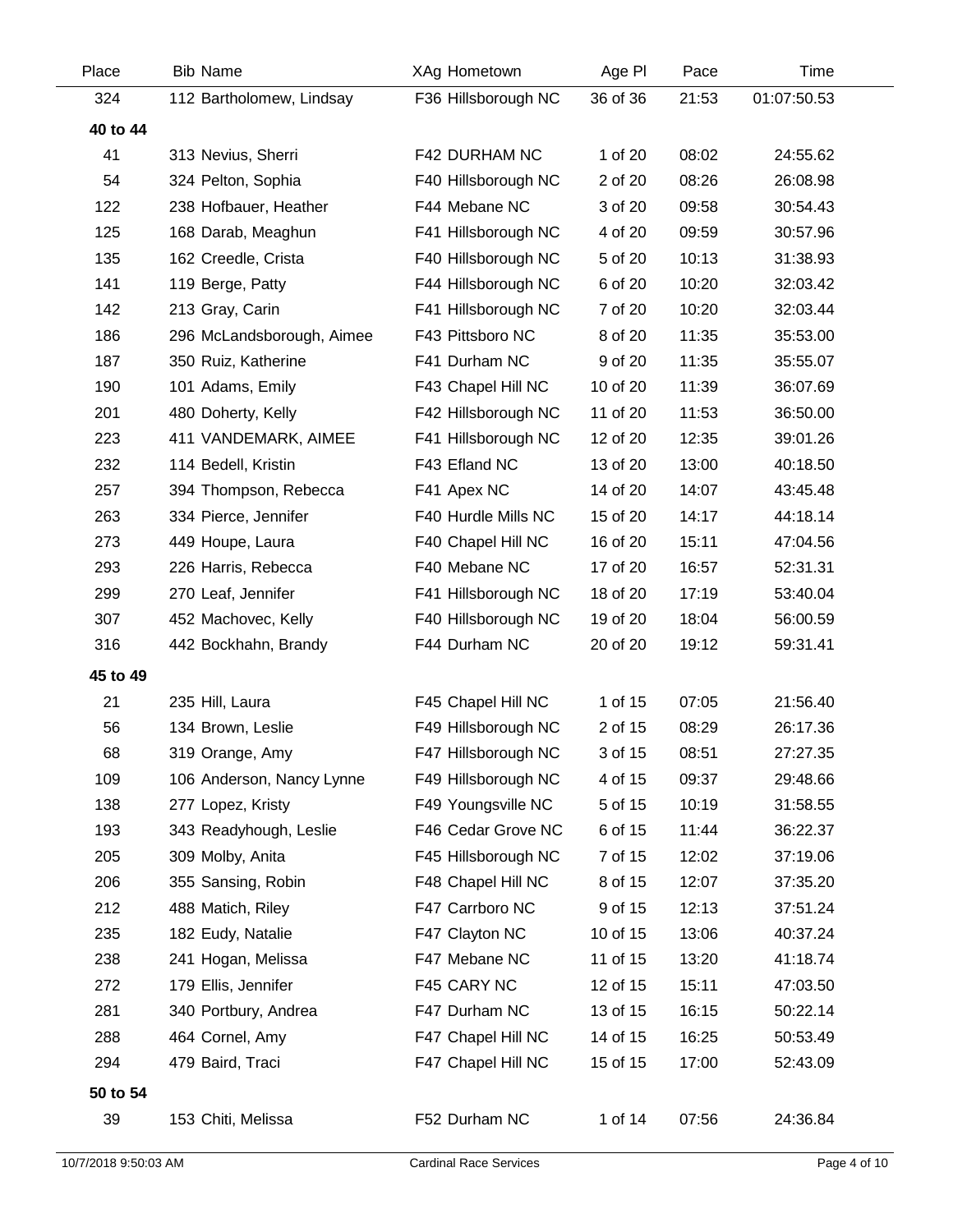| Place    | <b>Bib Name</b>          | XAg Hometown             | Age PI   | Pace  | Time                    |
|----------|--------------------------|--------------------------|----------|-------|-------------------------|
| 72       | 117 Bell, Ashley         | F50 Hillsborough NC      | 2 of 14  | 08:57 | 27:45.46                |
| 105      | 139 Bush, Beth           | F52 Durham NC            | 3 of 14  | 09:31 | 29:30.99                |
| 161      | 312 NELSON, MARTY        | F51 Hillsborough NC      | 4 of 14  | 10:56 | 33:53.02                |
| 185      | 430 Williams, Robin      | F52 Mebane NC            | 5 of 14  | 11:33 | 35:48.03                |
| 210      | 187 Ferguson, Andrea     | F52 Pittsboro NC         | 6 of 14  | 12:08 | 37:38.21                |
| 211      | 433 YANG, Helen          | F51 Chapel Hill NC       | 7 of 14  | 12:10 | 37:42.89                |
| 215      | 228 Hawes, LaDeane       | F54 Chapel Hill NC       | 8 of 14  | 12:16 | 38:02.91                |
| 239      | 316 Obenshain, Sue       | F53 Hillsborough NC      | 9 of 14  | 13:21 | 41:24.38                |
| 240      | 310 Mouton, Cindy Mouton | F50 Hillsborough NC      | 10 of 14 | 13:24 | 41:31.93                |
| 256      | 200 Gehm, Wendy          | F50 Hillsborough NC      | 11 of 14 | 14:04 | 43:37.21                |
| 260      | 353 Salmon, Beth         | F54 Clayton NC           | 12 of 14 | 14:13 | 44:03.15                |
| 302      | 448 Houpe, Eirian        | F50 Chapel Hill NC       | 13 of 14 | 17:21 | 53:46.31                |
| 313      | 368 Simmons, Christy     | F52 chapel hill NC       | 14 of 14 | 18:54 | 58:34.50                |
| 55 to 59 |                          |                          |          |       |                         |
| 31       | 490 Lebo, Dana           | F58 Chapel Hill NC       | 1 of 17  | 07:40 | 23:46.00                |
| 97       | 358 Scaggs, Donna        | F55 Durham NC            | 2 of 17  | 09:20 | 28:55.43                |
| 99       | 398 Thrasher, Janet      | F58 Durham NC            | 3 of 17  | 09:21 | 28:57.57                |
| 108      | 290 Matthews, Kim        | F56 Raleigh NC           | 4 of 17  | 09:37 | 29:48.56                |
| 129      | 321 Passannante, Mary    | F56 Chapel Hill NC       | 5 of 17  | 10:05 | 31:14.98                |
| 156      | 166 Crummett, Bobbi      | F57 Chapel Hill NC       | 6 of 17  | 10:47 | 33:27.06                |
| 157      | 227 Haskins, Teri        | F57 GRAHAM NC            | 7 of 17  | 10:48 | 33:27.80                |
| 192      | 363 Seigfreid, Sherryl   | F56 Chapel Hill NC       | 8 of 17  | 11:42 | 36:14.85                |
| 234      | 379 Southgate, Tina      | F56 Hillsborough NC      | 9 of 17  | 13:03 | 40:28.09                |
| 279      | 164 Crosby, Angela       | F57 Hillsborough NC      | 10 of 17 | 15:51 | 49:07.08                |
| 289      | 393 Thompson, Kate       | F58 Chapel Hill NC       | 11 of 17 | 16:42 | 51:46.52                |
| 298      | 232 Henderson, Patricia  | <b>F57 ROLESVILLE NC</b> | 12 of 17 | 17:13 | 53:22.14                |
| 303      | 320 Owen, Beth           | F55 Rougemont NC         | 13 of 17 | 17:23 | 53:52.71                |
| 304      | 138 Brumbaugh, Anne      | F56 DURHAM NC            | 14 of 17 | 17:23 | 53:53.00                |
| 310      | 345 Rice, Susan          | F57                      | 15 of 17 | 18:51 | 58:25.62                |
| 311      | 108 Arlington, Karen     | F <sub>56</sub>          | 16 of 17 | 18:52 | 58:27.85                |
| 320      | 301 McQueen, Kathryn     | F58 Hillsborough NC      | 17 of 17 | 20:05 | 01:02:15.49             |
| 60 to 64 |                          |                          |          |       |                         |
| 3        | 380 Stanford, Lyda       | F60 Hillsborough NC      | 1 of 10  |       | 00:-07 3903:-12:-22-.21 |
| 93       | 473 Mello, Claudia       | F61 Holly Springs NC     | 2 of 10  | 09:13 | 28:34.98                |
| 128      | 295 McGhee, Brenda       | F62 Mebane NC            | 3 of 10  | 10:03 | 31:08.08                |
| 175      | 217 Hamblin, Martha      | F62 Mebane NC            | 4 of 10  | 11:14 | 34:49.32                |
| 237      | 122 Blair, Ellen         | F63                      | 5 of 10  | 13:10 | 40:50.55                |
| 243      | 477 Stevens, Carole      | F61 Broadway NC          | 6 of 10  | 13:27 | 41:43.09                |
| 250      | 329 Perrin, Theresa      | F61 Hickory NC           | 7 of 10  | 13:46 | 42:40.09                |
| 270      | 352 salazar, liliana     | F61 Durham NC            | 8 of 10  | 15:05 | 46:46.48                |
|          |                          |                          |          |       |                         |

 $\overline{\phantom{0}}$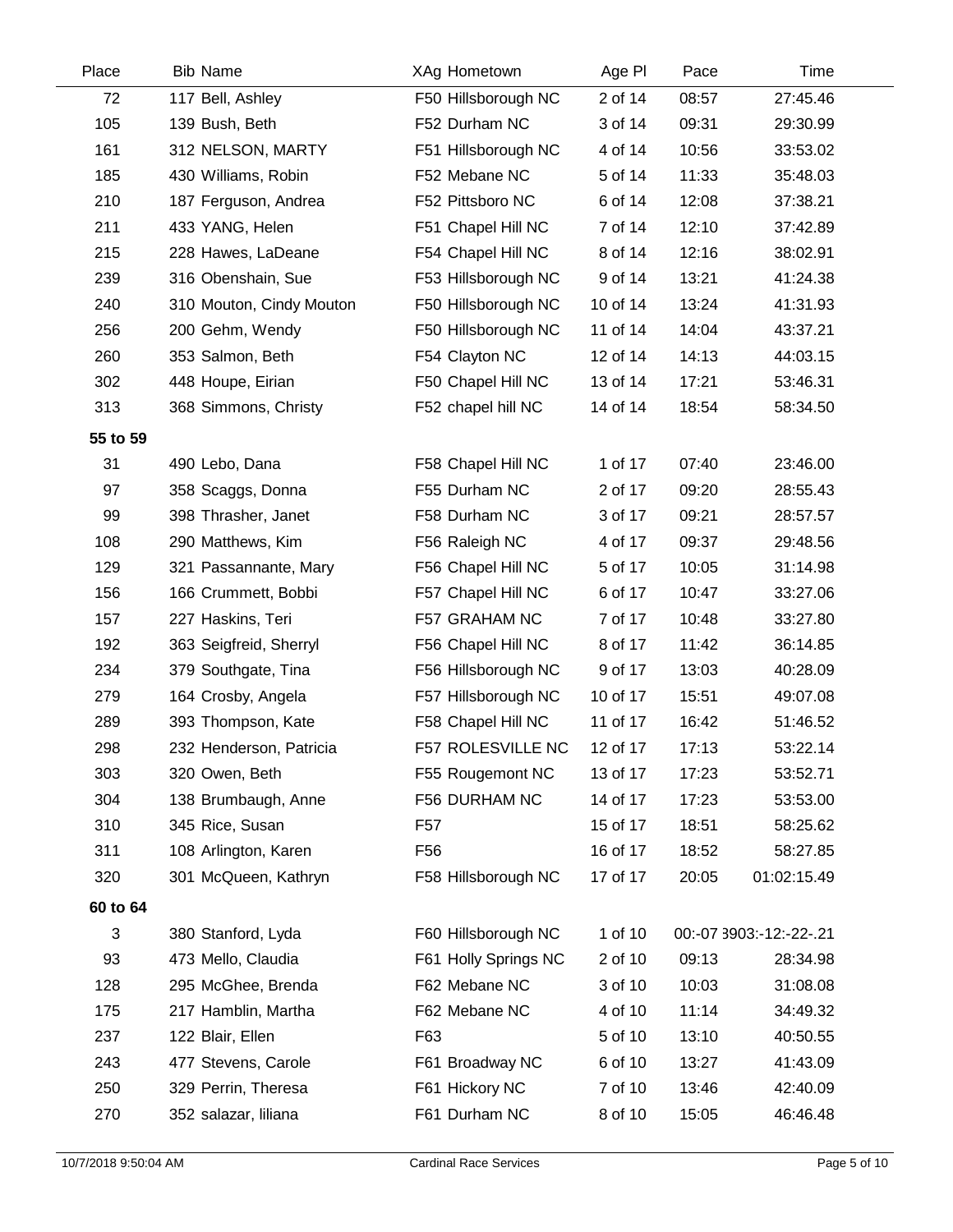| Place      | <b>Bib Name</b>            | XAg Hometown        | Age PI     | Pace  | Time        |  |
|------------|----------------------------|---------------------|------------|-------|-------------|--|
| 283        | 400 Tipton, LaValle        | F62 Marshall NC     | 9 of 10    | 16:16 | 50:26.51    |  |
| 318        | 279 Mack, Clamidy          | F62 Knightdale NC   | 10 of 10   | 19:21 | 59:57.90    |  |
| 65 to 69   |                            |                     |            |       |             |  |
| 195        | 305 Miller, Judy           | F66 Hillsborough NC | 1 of $2$   | 11:45 | 36:26.26    |  |
| 291        | 455 McBride, Wendelin      | F66 Hillsborough NC | 2 of 2     | 16:51 | 52:14.96    |  |
| 70 to 74   |                            |                     |            |       |             |  |
| 222        | 332 Phelps Hawkins, Rachel | F70 Hillsborough NC | $1$ of $3$ | 12:27 | 38:36.93    |  |
| 280        | 410 Ulrich, Diane          | F71 Hillsborough NC | 2 of 3     | 16:00 | 49:35.17    |  |
| 290        | 423 Wells, Darlene         | F74 Hillsborough NC | 3 of 3     | 16:51 | 52:12.89    |  |
| 80 to 84   |                            |                     |            |       |             |  |
| 162        | 471 Hines, Jacqueline      | F80 Raleigh NC      | 1 of $2$   | 11:00 | 34:04.55    |  |
| 300        | 105 Anderson, Nancy        | F81 Hillsborough NC | 2 of 2     | 17:19 | 53:40.34    |  |
| Μ          |                            |                     |            |       |             |  |
|            |                            |                     |            |       |             |  |
| $0$ to $4$ |                            |                     |            |       |             |  |
| 321        | 371 Smith, Cole            | M3 Mebane NC        | 9 of 9     | 21:53 | 01:07:48.79 |  |
| 5 to 9     |                            |                     |            |       |             |  |
| 14         | 155 Clewley, Gavin         | M8 Hillsborough NC  | 1 of 9     | 06:46 | 21:00.06    |  |
| 140        | 161 Cornpropst, Ronan      | M9 Raleigh NC       | 2 of 9     | 10:19 | 31:59.72    |  |
| 182        | 412 VANDEMARK, HENRY       | M8 Hillsborough NC  | 3 of 9     | 11:30 | 35:40.36    |  |
| 196        | 302 Merritt, Cole          | M6 Hillsborough NC  | 4 of 9     | 11:47 | 36:32.43    |  |
| 199        | 115 Bedell, Kyle           | M9 Efland NC        | 5 of 9     | 11:48 | 36:34.77    |  |
| 220        | 385 Sullivan, Asher        | M7 Hillsborough NC  | 6 of 9     | 12:21 | 38:17.87    |  |
| 248        | 240 Hofbauer, Wyatt        | M8 Mebane NC        | 7 of 9     | 13:44 | 42:34.97    |  |
| 317        | 281 Mack, KJ               | M8 Hillsborough NC  | 8 of 9     | 19:16 | 59:43.48    |  |
| 10 to 14   |                            |                     |            |       |             |  |
| 18         | 144 CARDONE, NICHOLAS      | M13 Hillsborough NC | 1 of 7     | 07:03 | 21:50.70    |  |
| 19         | 427 Wheelis, Cooper        | M13 Hillsborough NC | 2 of 7     | 07:03 | 21:51.05    |  |
| 27         | 148 Cathey, Alden          | M12 Hillsborough NC | 1 of 11    | 07:33 | 23:25.84    |  |
| 43         | 484 Salvatore, Benny       | M14 Hillsborough NC | 3 of 7     | 08:09 | 25:16.72    |  |
| 49         | 478 Dalva-Baird, Zach      | M11 Chapel Hill NC  | 2 of 11    | 08:21 | 25:54.38    |  |
| 50         | 425 Westbrook, Keaton      | M11 Durham NC       | 3 of 11    | 08:22 | 25:55.95    |  |
| 51         | 250 Jimison, Gabriel       | M14 Hillsborough NC | 4 of 7     | 08:22 | 25:56.23    |  |
| 57         | 137 Brown, William         | M12 Hillsborough NC | 4 of 11    | 08:29 | 26:17.82    |  |
| 66         | 475 Miller, Ty             | M11 Hillsborough NC | 5 of 11    | 08:49 | 27:19.40    |  |
| 71         | 298 McNabb, James          | M11 Chapel Hill NC  | 6 of 11    | 08:56 | 27:43.06    |  |
| 73         | 237 Hofbauer, Alex         | M12 Mebane NC       | 7 of 11    | 08:58 | 27:48.52    |  |
| 78         | 136 Brown, Phineas         | M10 Hillsborough NC | 8 of 11    | 09:01 | 27:58.11    |  |
| 88         | 267 Kruse, Connor          | M12 Hillsborough NC | 9 of 11    | 09:05 | 28:11.00    |  |
| 233        | 326 Pennachi, Victor       | M10 Durham NC       | 10 of 11   | 13:01 | 40:20.78    |  |

Ĺ,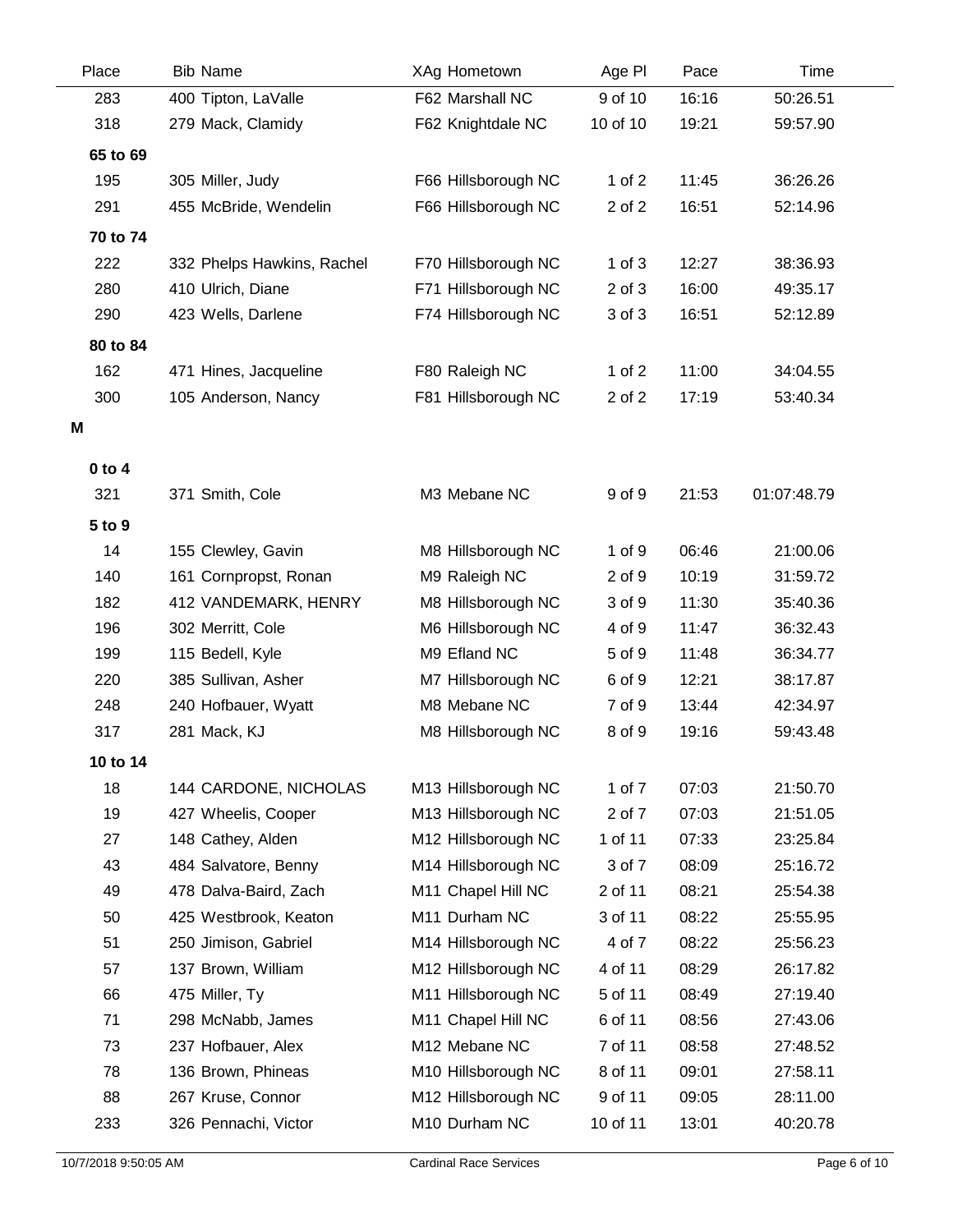| Place                | <b>Bib Name</b>         | XAg Hometown                  | Age PI     | Pace  | Time                     |  |
|----------------------|-------------------------|-------------------------------|------------|-------|--------------------------|--|
| 258                  | 172 DHUNGANA, DIEGO     | M10 Hillsborough NC           | 11 of 11   | 14:08 | 43:47.76                 |  |
| 312                  | 109 Arvind, Aniketh     | M <sub>13</sub> Cary NC       | 7 of 7     | 18:54 | 58:34.23                 |  |
| 15 to 19             |                         |                               |            |       |                          |  |
| 1                    | 476 Brown, Nick         | M17 Hurdle Mills NC           | 1 of $4$   |       | -06:-06 3903:-30:-55-.52 |  |
| 60                   | 428 Wileman, Tom        | M15 Hillsborough NC           | 5 of 7     | 08:33 | 26:31.71                 |  |
| 74                   | 215 Gromyko, Lucas      | M18 Hillsborough NC           | 2 of 4     | 08:59 | 27:49.43                 |  |
| 85                   | 434 YANG, Nathan        | M15 Chapel Hill NC            | 6 of 7     | 09:04 | 28:06.85                 |  |
| 158                  | 110 Arvind, Anirudh     | M <sub>17</sub> Cary NC       | 3 of 4     | 10:50 | 33:34.79                 |  |
| 255                  | 244 Huebner, James      | M18 Hillsborough NC           | 4 of 4     | 13:57 | 43:15.87                 |  |
| 20 to 24             |                         |                               |            |       |                          |  |
| $\,6$                | 377 Sodano, Danny       | M22 Waxhaw NC                 | $1$ of $3$ | 05:30 | 17:02.28                 |  |
| 32                   | 206 Gong, Michael       | M21 Raleigh NC                | $2$ of $3$ | 07:42 | 23:52.34                 |  |
| 62                   | 460 Smith, Logan        | M21 HILLSBOROUGH              | 3 of 3     | 08:37 | 26:43.52                 |  |
| 25 to 29             |                         |                               |            |       |                          |  |
| 5                    | 342 Rathbun, Stephen    | M26                           | $1$ of $8$ | 05:24 | 16:44.97                 |  |
| 15                   | 275 Leyva, Cameron      | M29 Durham NC                 | $2$ of $8$ | 06:50 | 21:11.58                 |  |
| 22                   | 196 Fricke, Jonathan    | M29 Chapel Hill NC            | 3 of 8     | 07:08 | 22:07.15                 |  |
| 77                   | 432 Wittwer, Stephan    | M27                           | 4 of 8     | 09:01 | 27:56.65                 |  |
| 86                   | 403 Torell, Kent        | M27 Raleigh NC                | 5 of 8     | 09:05 | 28:10.42                 |  |
| 113                  | 260 Kennison, Brian     | M26 Cameron NC                | 6 of 8     | 09:48 | 30:23.53                 |  |
| 249                  | 327 Perrin, Chris       | M29 Raleigh NC                | 7 of 8     | 13:46 | 42:39.60                 |  |
| 274                  | 294 McDonald, Timothy   | M25 Chapel Hill NC            | 8 of 8     | 15:12 | 47:06.63                 |  |
| 30 to 34             |                         |                               |            |       |                          |  |
| $\overline{7}$       | 175 Eades, Mark         | M33 Efland NC                 | 1 of 13    | 05:44 | 17:47.71                 |  |
| 9                    | 126 Botten, Kyle        | M30 Durham NC                 | 2 of 13    | 06:06 | 18:54.55                 |  |
| 10                   | 485 Sawyers, Daniel     | M31 Hillsborough NC           | 3 of 13    | 06:14 | 19:20.25                 |  |
| 11                   | 405 Travars, Phillip    | M32 Chapel Hill NC            | 4 of 13    | 06:23 | 19:46.08                 |  |
| 26                   | 422 Watson, AtLee       | M31 RALEIGH NC                | 5 of 13    | 07:20 | 22:45.54                 |  |
| 28                   | 395 Thompson, Ryan      | M32 Rougemont NC              | 6 of 13    | 07:36 | 23:33.57                 |  |
| 30                   | 292 McDonald, Jonathan  | M31 Hillsborough NC           | 7 of 13    | 07:38 | 23:39.70                 |  |
| 47                   | 404 Travars, Andrew     | M31 Chapel Hill NC            | 8 of 13    | 08:19 | 25:48.17                 |  |
| 104                  | 468 Ayers, Jordan       | M31 Durham NC                 | 9 of 13    | 09:29 | 29:24.37                 |  |
| 148                  | 356 Sarabia, Ivan       | M32                           | 10 of 13   | 10:36 | 32:51.22                 |  |
| 171                  | 467 Marshall, Ben       | M30                           | 11 of 13   | 11:12 | 34:44.59                 |  |
| 214                  | 367 Shively, Timothy    | M30 Hillsborough NC           | 12 of 13   | 12:16 | 38:00.28                 |  |
| 305                  | 156 Cole, Ed            | M33 Hillsborough NC           | 13 of 13   | 17:47 | 55:07.22                 |  |
| 35 to 39             |                         |                               |            |       |                          |  |
| 4                    | 450 Irons, Costen       | M38 Chapel Hill NC            | 1 of 15    | 05:20 | 16:30.91                 |  |
| 8                    | 359 Schneidewind, Brian | M37 Hillsborough NC           | 2 of 15    | 06:03 | 18:44.77                 |  |
| 12                   | 307 Minnis, Cameron     | M39 Hillsborough NC           | 3 of 15    | 06:39 | 20:36.80                 |  |
| 10/7/2018 9:50:06 AM |                         | <b>Cardinal Race Services</b> |            |       | Page 7 of 10             |  |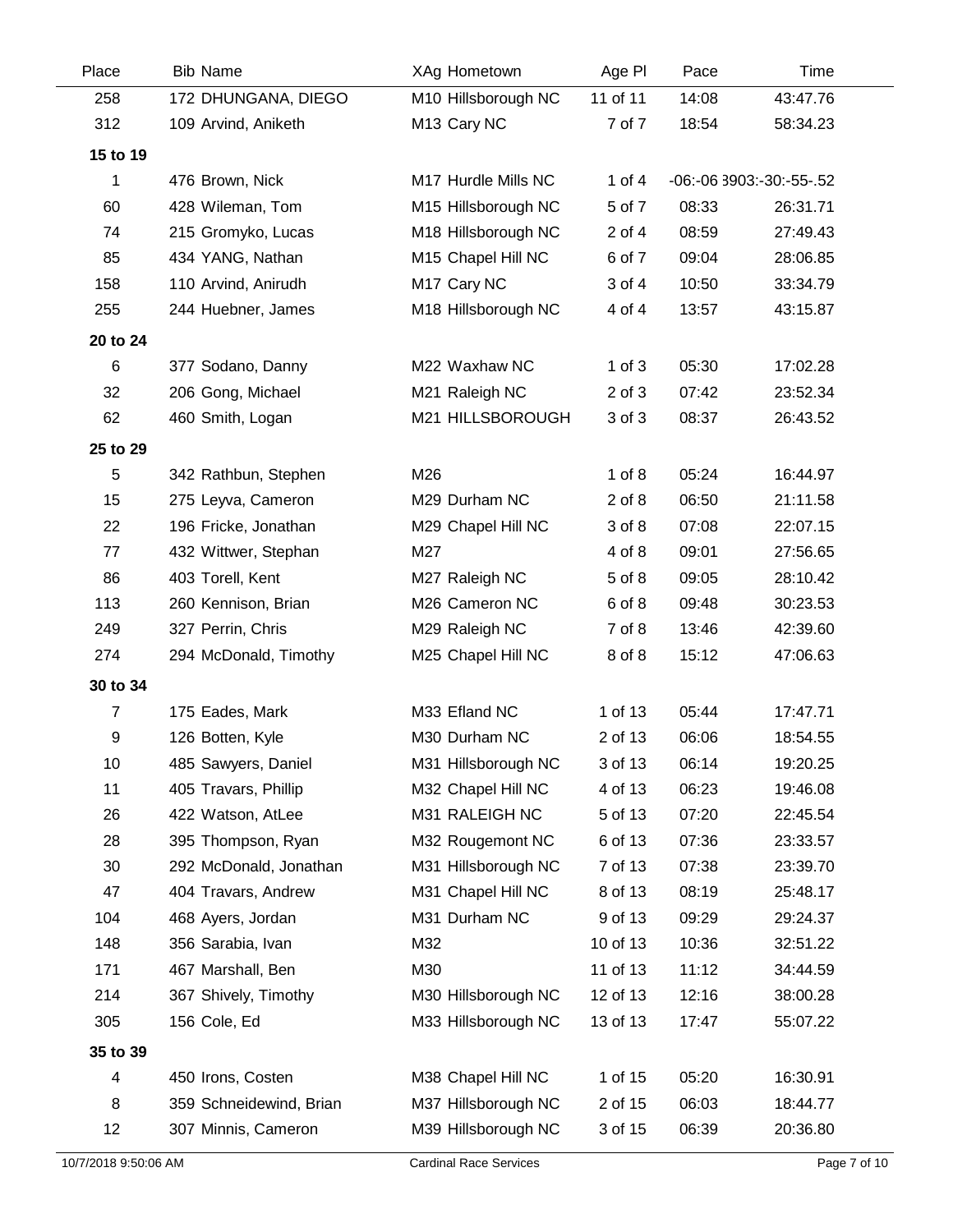| Place          | <b>Bib Name</b>         | XAg Hometown        | Age PI   | Pace  | Time                     |  |
|----------------|-------------------------|---------------------|----------|-------|--------------------------|--|
| 23             | 487 Houston, John Allen | M37                 | 4 of 15  | 07:11 | 22:16.90                 |  |
| 34             | 447 Gaspar, Ben         | M36 Hillsborough NC | 5 of 15  | 07:43 | 23:55.20                 |  |
| 36             | 389 Swiggett, Nathan    | M38 Durham NC       | 6 of 15  | 07:49 | 24:14.94                 |  |
| 75             | 336 Pierson, Dustin     | M35 RALEIGH NC      | 7 of 15  | 09:00 | 27:54.65                 |  |
| 81             | 211 Gover, John         | M39 Hillsborough NC | 8 of 15  | 09:02 | 28:00.61                 |  |
| 100            | 440 BEJARANO, JOHN      | M38 Chapel Hill NC  | 9 of 15  | 09:21 | 28:59.10                 |  |
| 132            | 344 Rhodes, Haywood     | M38 Hillsborough NC | 10 of 15 | 10:06 | 31:18.42                 |  |
| 145            | 222 Harrell, Patrick    | M39 Hillsborough NC | 11 of 15 | 10:23 | 32:12.62                 |  |
| 167            | 407 Tubergen, Matt      | M35 Hillsborough NC | 12 of 15 | 11:05 | 34:22.58                 |  |
| 174            | 421 Wargin, Eric        | M36 Haw River NC    | 13 of 15 | 11:14 | 34:48.05                 |  |
| 278            | 167 Dagger, Jacob       | M37 Raleigh NC      | 14 of 15 | 15:45 | 48:49.07                 |  |
| 285            | 286 Martinez, Luis      | M35 Hillsborough NC | 15 of 15 | 16:21 | 50:41.50                 |  |
| 40 to 44       |                         |                     |          |       |                          |  |
| 16             | 486 Markham, James      | M42 Durham NC       | 1 of 9   | 06:56 | 21:30.57                 |  |
| 45             | 234 Hill, Dan           | M41 Chapel Hill NC  | 2 of 9   | 08:17 | 25:40.78                 |  |
| 64             | 257 Kay, Kevin          | M41 Hillsborough NC | 3 of 9   | 08:43 | 27:02.21                 |  |
| 110            | 325 Pennachi, Matt      | M43 Durham NC       | 4 of 9   | 09:39 | 29:55.00                 |  |
| 133            | 323 Pelton, Brian       | M41 Hillsborough NC | 5 of 9   | 10:08 | 31:25.86                 |  |
| 137            | 458 Ragette, Oak        | M43 Hillsborough NC | 6 of 9   | 10:16 | 31:51.01                 |  |
| 166            | 314 Nevius, Trampas     | M42 DURHAM NC       | 7 of 9   | 11:05 | 34:22.16                 |  |
| 183            | 376 Smylie, Robb        | M42 Hillsborough NC | 8 of 9   | 11:32 | 35:44.77                 |  |
| 230            | 221 Harrell, Jessica    | M40 Hillsborough NC | 9 of 9   | 12:56 | 40:06.20                 |  |
| 45 to 49       |                         |                     |          |       |                          |  |
| $\overline{2}$ | 451 Lloyd, Danny        | M46 Mebane NC       | 1 of 19  |       | -05:-21 3903:-28:-35-.09 |  |
| 17             | 154 Clewley, Derek      | M45 Hillsborough NC | 2 of 19  | 06:59 | 21:40.38                 |  |
| 35             | 118 berge, christopher  | M45 Hillsborough NC | 3 of 19  | 07:47 | 24:08.69                 |  |
| 79             | 123 Blank, Billy        | M49 Efland NC       | 4 of 19  | 09:02 | 27:59.14                 |  |
| 83             | 463 Cook, Roy           | M47 Chapel Hill NC  | 5 of 19  | 09:03 | 28:02.91                 |  |
| 89             | 384 stinchcombe, tom    | m49 Hillsborough NC | 6 of 19  | 09:06 | 28:11.21                 |  |
| 90             | 214 Gromyko, Jeff       | M45 Hillsborough NC | 7 of 19  | 09:09 | 28:21.87                 |  |
| 95             | 145 cardone, Rob        | M47 Hillsborough NC | 8 of 19  | 09:14 | 28:37.93                 |  |
| 107            | 248 James, Robert       | M49 Hillsborough NC | 9 of 19  | 09:36 | 29:44.17                 |  |
| 118            | 263 King, Franklin      | M46 Cary NC         | 10 of 19 | 09:52 | 30:35.64                 |  |
| 120            | 483 Daniels, Steve      | M46                 | 11 of 19 | 09:56 | 30:46.58                 |  |
| 121            | 259 Kearney, James      | M45 Durham NC       | 12 of 19 | 09:58 | 30:53.16                 |  |
| 130            | 436 Young, Eric         | M45 Hillsborough NC | 13 of 19 | 10:06 | 31:17.34                 |  |
| 164            | 243 Huebner, Fred       | M48 Hillsborough NC | 14 of 19 | 11:00 | 34:07.22                 |  |
| 200            | 116 Bedell, Mark        | M45 Efland NC       | 15 of 19 | 11:51 | 36:43.72                 |  |
| 207            | 266 Kramer, Rob         | M48 Chapel Hill NC  | 16 of 19 | 12:08 | 37:35.81                 |  |
| 236            | 133 Brown, James        | M46 Hillsborough NC | 17 of 19 | 13:07 | 40:38.18                 |  |
|                |                         |                     |          |       |                          |  |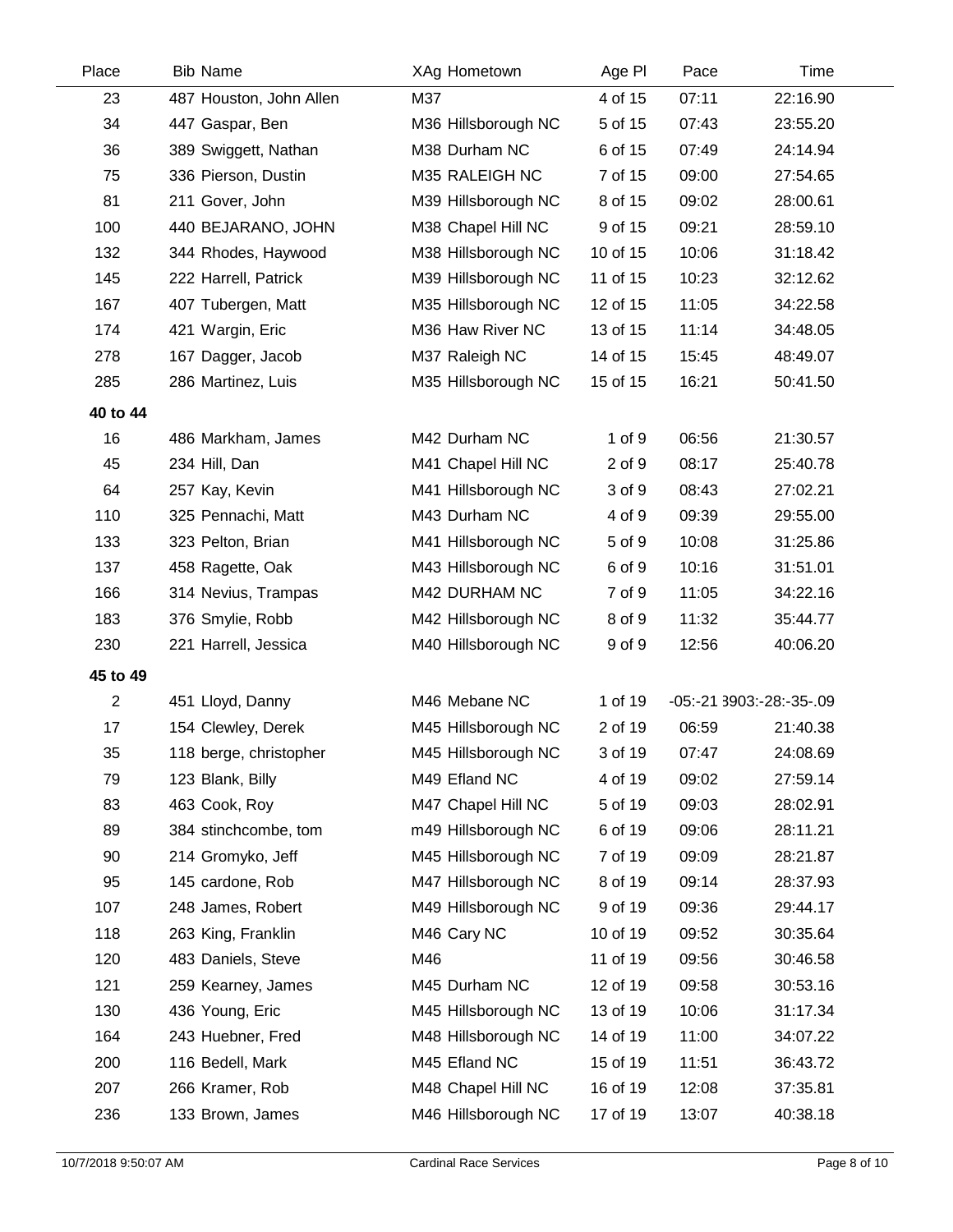| Place    | <b>Bib Name</b>        | XAg Hometown        | Age PI     | Pace  | Time        |
|----------|------------------------|---------------------|------------|-------|-------------|
| 252      | 181 Ellis, Matt        | M46 CARY NC         | 18 of 19   | 13:48 | 42:46.66    |
| 253      | 239 Hofbauer, Jaycee   | M45 Mebane NC       | 19 of 19   | 13:51 | 42:55.63    |
| 50 to 54 |                        |                     |            |       |             |
| 13       | 378 Southgate, Mark    | M52 Hillsborough NC | 1 of 10    | 06:46 | 20:58.60    |
| 38       | 416 Von Hagen, Donald  | M52 Hillsborough NC | 2 of 10    | 07:55 | 24:33.16    |
| 42       | 472 Werden, Andrew     | M52 Chapel Hill NC  | 3 of 10    | 08:07 | 25:09.47    |
| 59       | 322 Patterson, Evan    | M51 Chapel Hill NC  | 4 of 10    | 08:32 | 26:26.12    |
| 87       | 218 Hammett, Walt      | M51 Durham NC       | 5 of 10    | 09:05 | 28:10.80    |
| 91       | 242 Holaday, Chris     | M52 Durham NC       | 6 of 10    | 09:10 | 28:25.63    |
| 98       | 308 Mitzi, David       | M54 Hillsborough NC | 7 of 10    | 09:20 | 28:57.13    |
| 106      | 205 Goldman, Brian     | m52 Chapel Hill NC  | 8 of 10    | 09:35 | 29:43.77    |
| 112      | 251 Jimison, Marcus    | M52 Hillsborough NC | 9 of 10    | 09:46 | 30:15.91    |
| 117      | 362 Seigfreid, Gregory | M52 Chapel Hill NC  | 10 of 10   | 09:50 | 30:29.10    |
| 55 to 59 |                        |                     |            |       |             |
| 29       | 201 Gibbons, Greg      | M58 GRAHAM NC       | $1$ of $8$ | 07:36 | 23:34.10    |
| 44       | 128 Boyd, Mark         | M57                 | $2$ of $8$ | 08:13 | 25:27.42    |
| 48       | 341 Porter, Tom        | M57 Hillsborough NC | 3 of 8     | 08:21 | 25:53.63    |
| 225      | 392 Thomas, Paul       | M59 Hillsborough NC | 4 of 8     | 12:41 | 39:17.87    |
| 276      | 348 Rodgers, Chuck     | M57 Hurdle Mills NC | 5 of 8     | 15:17 | 47:22.32    |
| 297      | 231 henderson, Eddie   | M56 ROLESVILLE NC   | 6 of 8     | 17:13 | 53:20.85    |
| 306      | 300 McQueen, Jeffrey   | M56 Hillsborough NC | 7 of 8     | 17:48 | 55:10.61    |
| 319      | 146 carr, stuart       | M56 Hillsborough NC | 8 of 8     | 20:05 | 01:02:14.93 |
| 60 to 64 |                        |                     |            |       |             |
| 92       | 330 perrin, William    | M62 Hickory NC      | $1$ of $6$ | 09:12 | 28:30.41    |
| 116      | 446 Esclamado, Ray     | M63 Durham NC       | $2$ of $6$ | 09:50 | 30:28.06    |
| 143      | 304 Meszaros, Mark     | M60 Hillsborough NC | 3 of 6     | 10:20 | 32:03.45    |
| 264      | 418 Vreeland, mike     | M60 Hillsborough NC | 4 of 6     | 14:18 | 44:19.73    |
| 282      | 401 Tipton, Ron        | M64 Marshall NC     | 5 of 6     | 16:16 | 50:24.44    |
| 314      | 282 Mack, Lendale      | M63 Knightdale NC   | 6 of 6     | 18:58 | 58:48.55    |
| 65 to 69 |                        |                     |            |       |             |
| 24       | 457 Pendergraph, James | M65 Hillsborough NC | $1$ of $6$ | 07:15 | 22:29.87    |
| 165      | 426 Westcott, Joseph   | M66 Durham NC       | $2$ of $6$ | 11:02 | 34:12.13    |
| 208      | 391 Tallman, Robert    | M68 Raleigh NC      | 3 of 6     | 12:08 | 37:36.99    |
| 246      | 198 Gallagher, Bill    | M65 Hillsborough NC | 4 of 6     | 13:40 | 42:22.85    |
| 254      | 254 Jurgensen, Dennis  | M65 Chapel Hill NC  | 5 of 6     | 13:53 | 43:02.58    |
| 315      | 369 Skrzekut, Dennis   | M66 Hillsborough NC | 6 of 6     | 19:05 | 59:08.21    |
| 70 to 74 |                        |                     |            |       |             |
| 155      | 420 Wansley, Brant     | M72 Carrboro NC     | $1$ of $3$ | 10:45 | 33:18.46    |
| 209      | 188 Ferguson, Paul     | M72 Pittsboro NC    | $2$ of $3$ | 12:08 | 37:37.30    |
| 247      | 229 Haywood, Marion    | M71 Chapel Hill NC  | 3 of 3     | 13:41 | 42:25.35    |
|          |                        |                     |            |       |             |